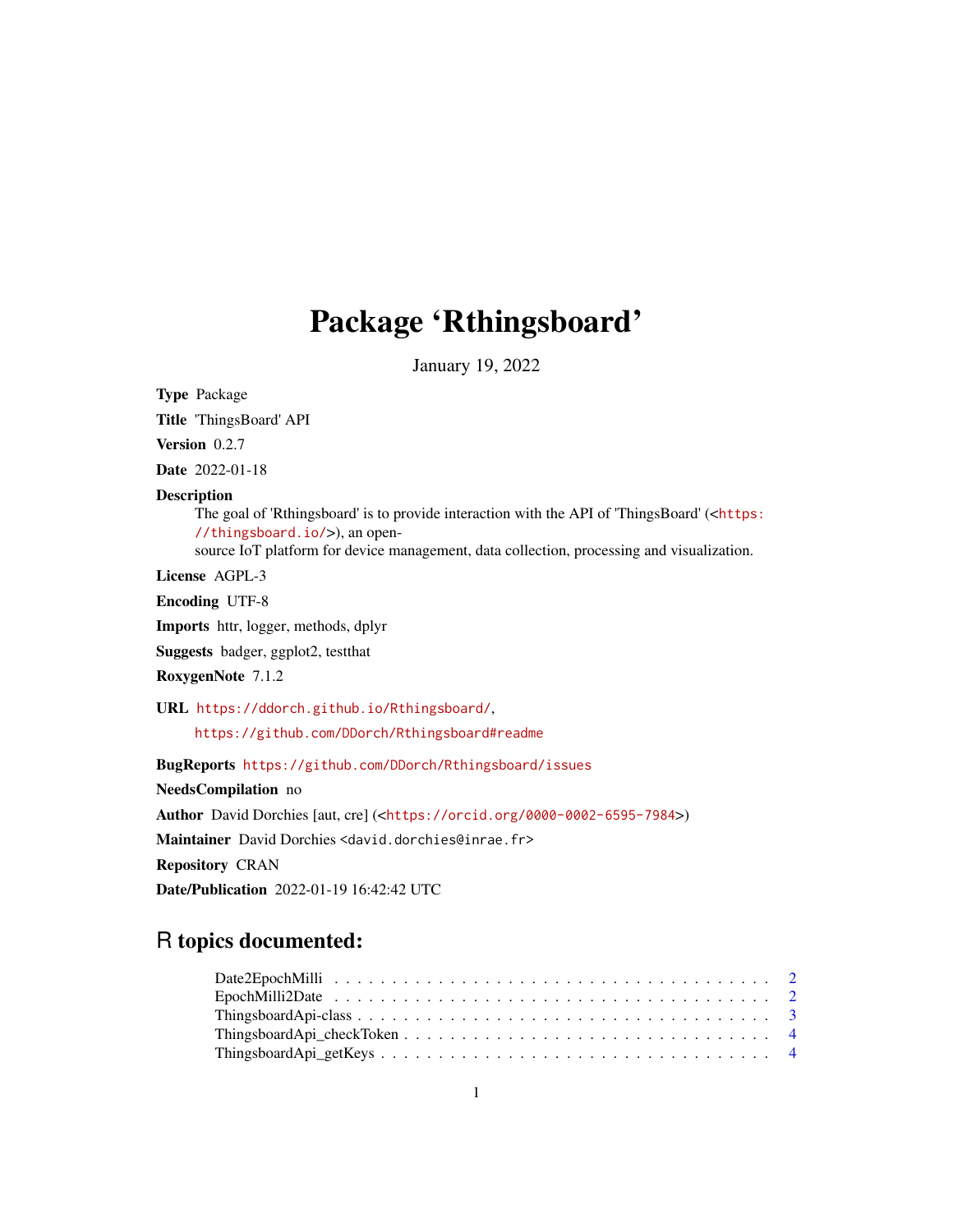#### <span id="page-1-0"></span>2 EpochMilli2Date

| Index |  |
|-------|--|

Date2EpochMilli *Convert a date into an epoch in milliseconds*

#### Description

This function allows to convert epoch timestamp in seconds to an epoch in milliseconds

#### Usage

```
Date2EpochMilli(ts)
## S3 method for class 'POSIXt'
Date2EpochMilli(ts)
## S3 method for class 'numeric'
```
Date2EpochMilli(ts)

#### Arguments

ts a [numeric](#page-0-0) representing an epoch in seconds or a [POSIXt](#page-0-0) date

#### Value

a [character](#page-0-0) of the epoch in milliseconds

#### Examples

Date2EpochMilli(as.numeric(Sys.time()))

EpochMilli2Date *Convert an epoch in milliseconds into a date*

#### Description

Convert an epoch in milliseconds into a date

#### Usage

EpochMilli2Date(x, timezone = "GMT")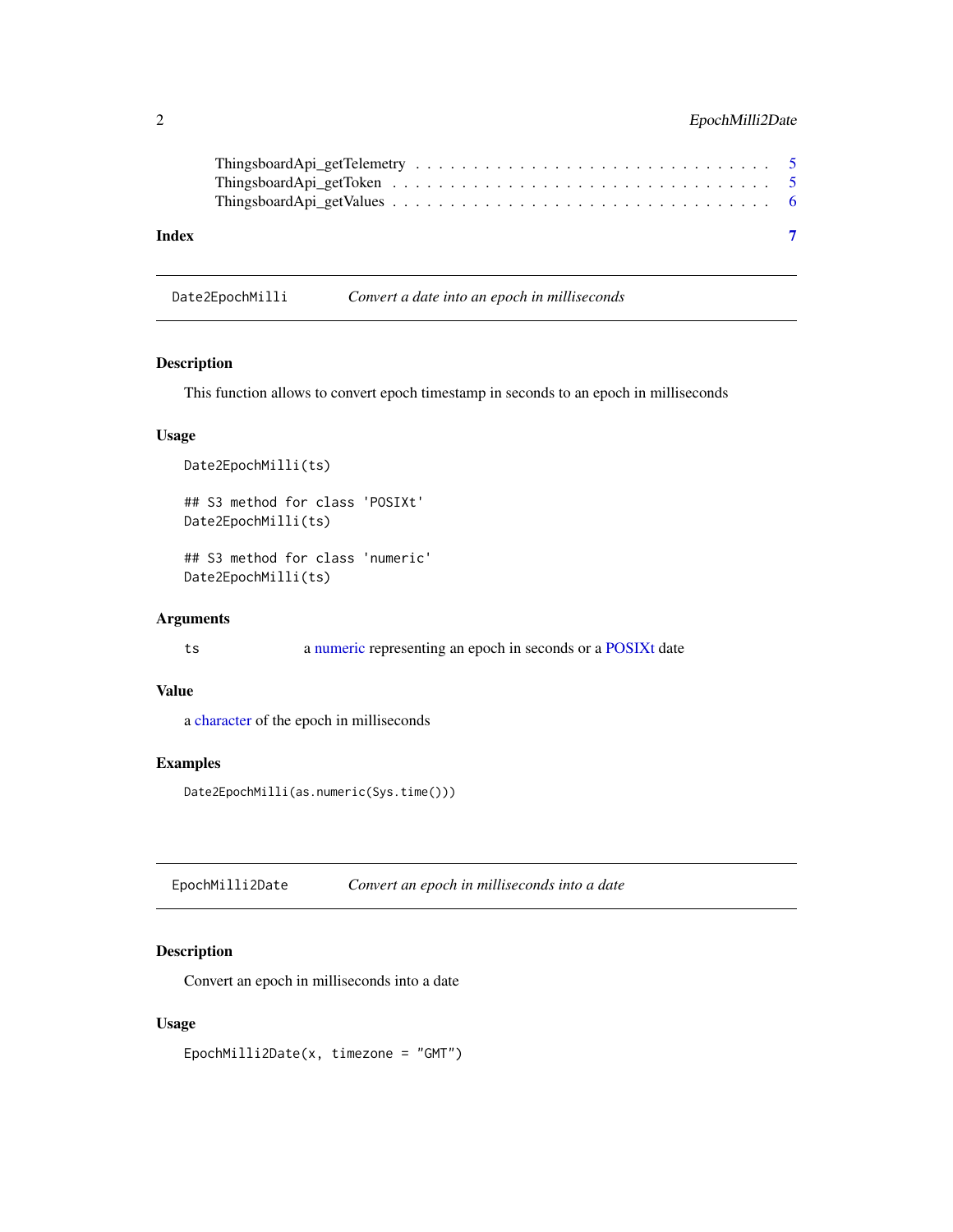#### <span id="page-2-0"></span>ThingsboardApi-class 3

#### Arguments

|          | A character or a numeric representing an epoch in milliseconds |
|----------|----------------------------------------------------------------|
| timezone | A character with the time zone used for the conversion         |

#### Value

A [POSIXct,](#page-0-0) the date corresponding to the epoch

#### Examples

```
epoch <- Date2EpochMilli(as.numeric(Sys.time()))
EpochMilli2Date(epoch)
```
ThingsboardApi-class *Thingboard API Class*

#### <span id="page-2-1"></span>Description

Thingboard API Class

#### Fields

url [character](#page-0-0) URL of the 'ThingsBoard' IoT platform.

publicId [character](#page-0-0) the public ID of the device

token [character](#page-0-0) the current token

tokenTimeOut A [numeric](#page-0-0) contains the time out of a token in seconds (default 300)

tokenEpiration A [numeric](#page-0-0) with the Epoch of the expiration date time of current token

### See Also

The ThingsboardApi class methods :

- [ThingsboardApi\\_checkToken](#page-3-1) for checking and refreshing the token
- [ThingsboardApi\\_getToken](#page-4-1) for getting authorisation token from Thingsboard server for a specific device
- [ThingsboardApi\\_getKeys](#page-3-2) for fetching data keys of an entity
- [ThingsboardApi\\_getValues](#page-5-1) and [ThingsboardApi\\_getTelemetry](#page-4-2) for fetching telemetry of an entity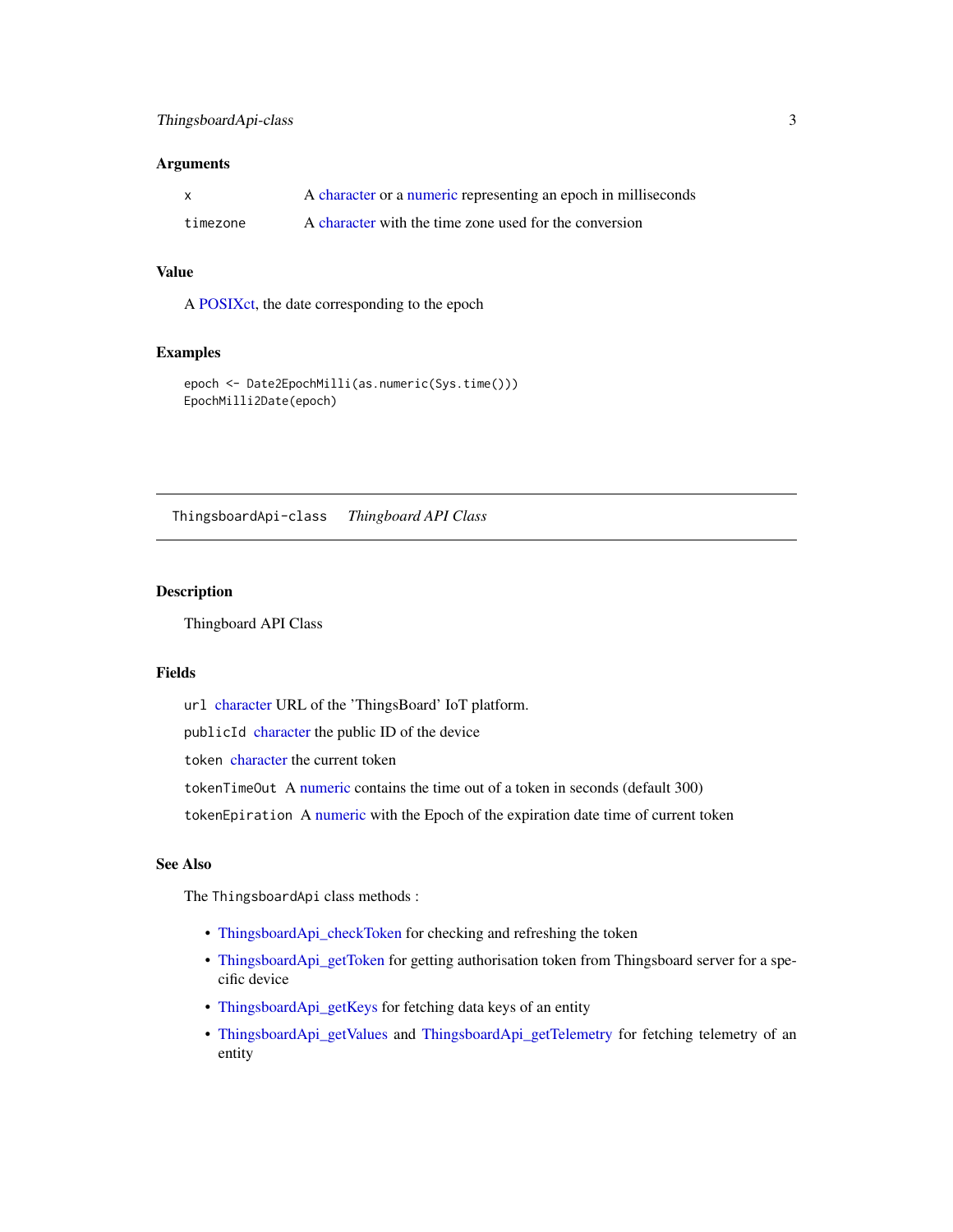#### Examples

```
thinksboard_api = tryCatch(
 {
    ThingsboardApi(url="http://scada.g-eau.fr",
                    publicId="299cedc0-f3e9-11e8-9dbf-cbc1e37c11e3")
 },
 error = function(e) {
   message("An error occured:\n", e)
    return(FALSE)
 }
\mathcal{L}
```
<span id="page-3-1"></span>ThingsboardApi\_checkToken

*Check if the token is timeouted and refresh it if necessary*

#### Description

This method is automatically call by each other methods of the class [ThingsboardApi.](#page-2-1) So, except for debugging purpose, it's not useful to call directly.

#### Value

[NULL](#page-0-0)

<span id="page-3-2"></span>ThingsboardApi\_getKeys

*Fetch data keys for an entity*

#### Description

Fetch data keys for an entity

#### Arguments

entityId [character](#page-0-0) entity ID entityType [character](#page-0-0) (default "DEVICE")

#### Details

The description of this operation in API documentation is here: [https://thingsboard.io/docs/](https://thingsboard.io/docs/user-guide/telemetry/#get-telemetry-keys) [user-guide/telemetry/#get-telemetry-keys](https://thingsboard.io/docs/user-guide/telemetry/#get-telemetry-keys)

#### Value

A vector of [character](#page-0-0) with the keys available for the requested device.

<span id="page-3-0"></span>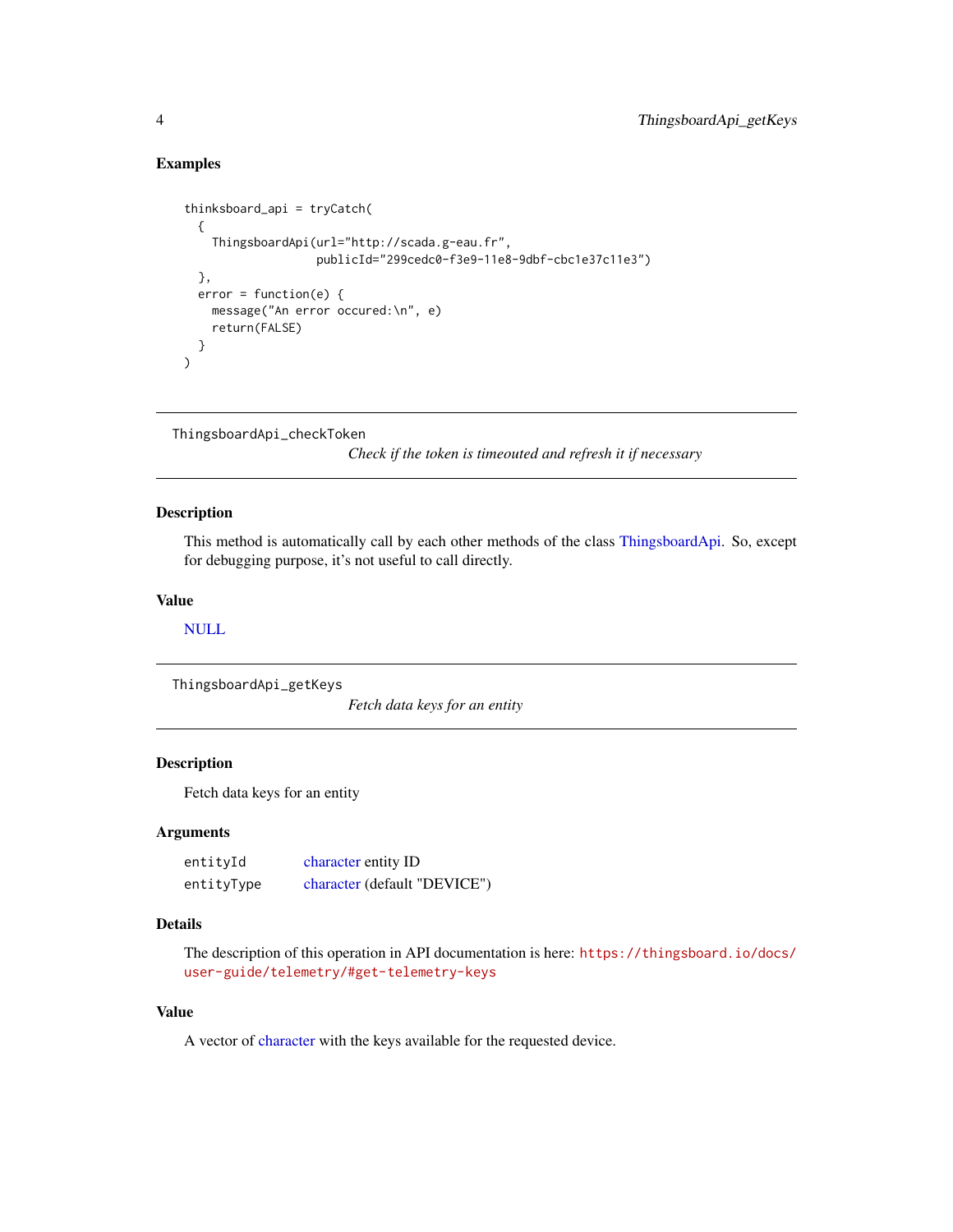<span id="page-4-2"></span><span id="page-4-0"></span>ThingsboardApi\_getTelemetry

*Fetch telemetry*

#### Description

Fetch telemetry data of an entity.

It uses the following API: <https://thingsboard.io/docs/user-guide/telemetry/#get-telemetry-values>

The method getValues has a strong limitation as the 'ThingsBoard' API only send the 100 last values of each key. The method getTelemetry overcomes this limitation by automatically by calling getValues in a loop.

#### Arguments

| entityId   | A character with the entity ID given (See https://thingsboard.io/docs/<br>$user = guide/entity - views/$          |
|------------|-------------------------------------------------------------------------------------------------------------------|
| keys       | Vector of character with the list of keys from which getting the telemetry values                                 |
| entityType | A character (default "DEVICE")                                                                                    |
| startTs    | A numeric or a POSIX et representing respectively the epoch or the date of the<br>start of data extraction period |
| endTs      | A numeric or a POSIX et representing respectively the epoch or the date of the<br>end of data extraction period   |

#### Value

A [data.frame](#page-0-0) with one row per data and 3 columns:

- key: a [character](#page-0-0) with the key
- ts: a [POSIXct](#page-0-0) with the timestamp of the data
- value: a [numeric](#page-0-0) with the value of the data

<span id="page-4-1"></span>ThingsboardApi\_getToken

*Get authorisation token from thingsboard server for a specific device*

#### Description

This method is automatically called by [ThingsboardApi\\_checkToken,](#page-3-1) and so by any other methods of the class [ThingsboardApi](#page-2-1) as needed. Except for debugging purpose, it's not useful to call directly.

#### Arguments

timeOut [numeric](#page-0-0) number of second before token timeout (default field tokenTimeOut)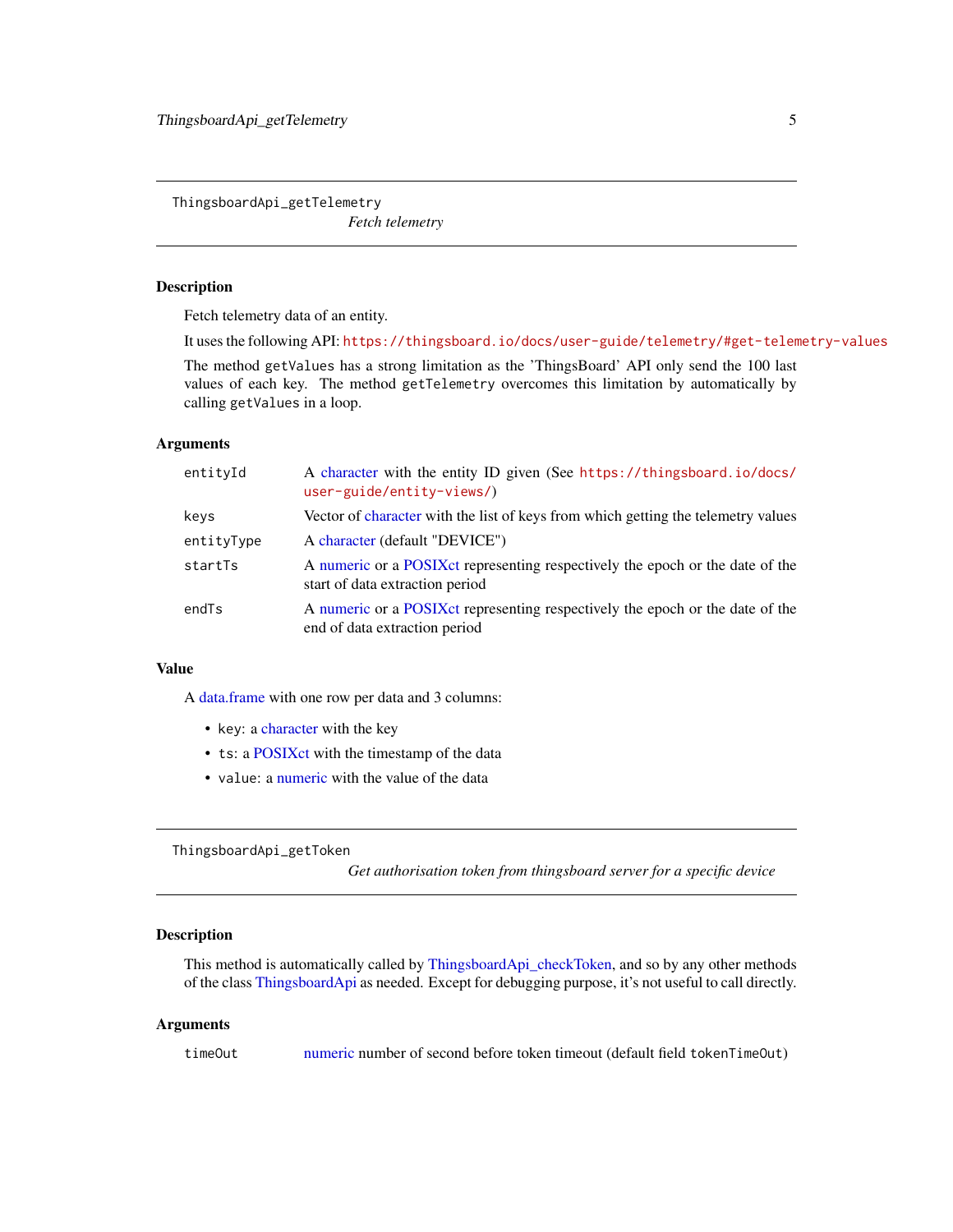# <span id="page-5-0"></span>Value

A [list](#page-0-0) with keys 'token' and 'refreshtoken'

<span id="page-5-1"></span>ThingsboardApi\_getValues *Fetch telemetry*

# Description

See [ThingsboardApi\\_getTelemetry.](#page-4-2)